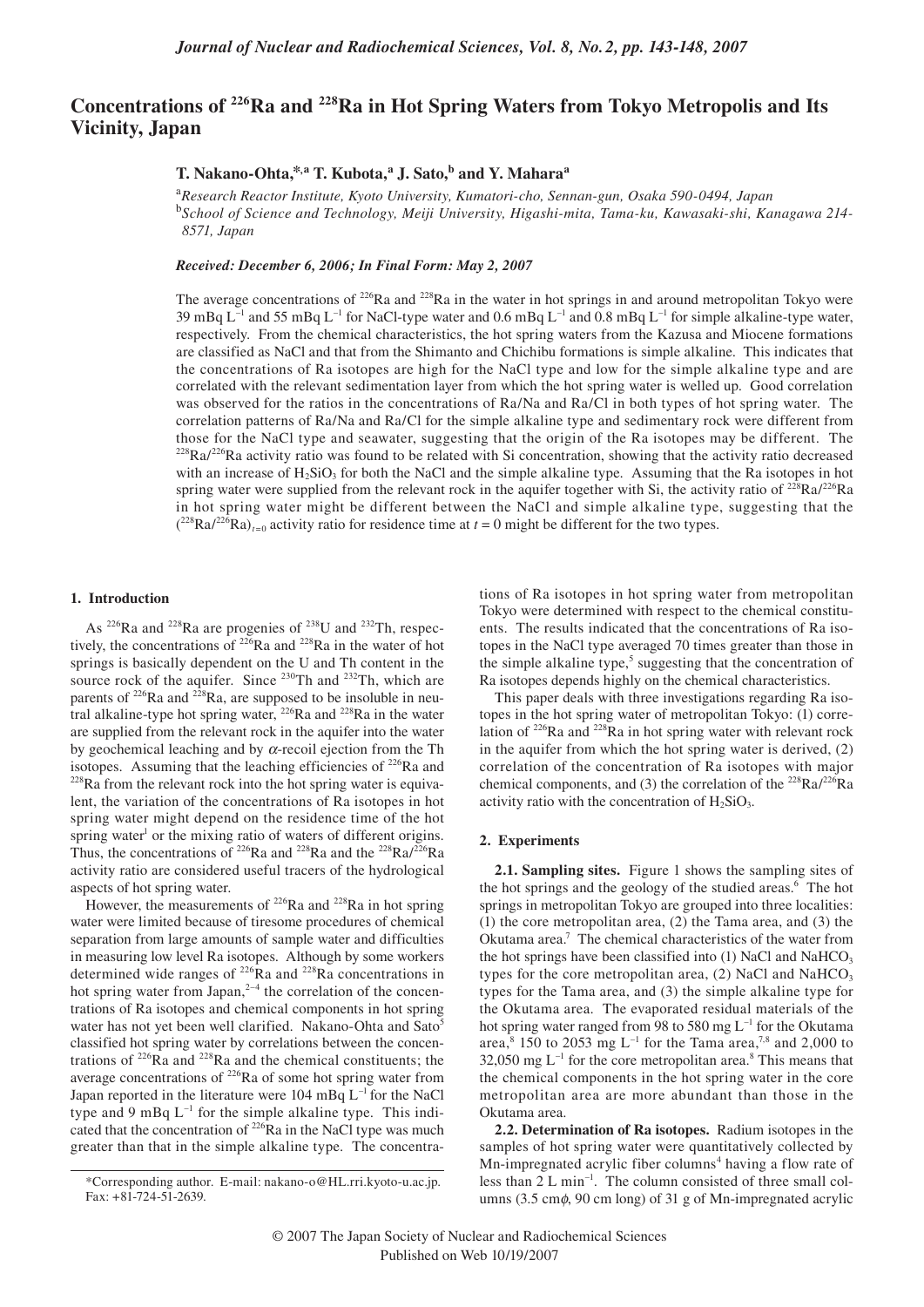fiber connected in series. This collection procedure required 2.5 hours for 100 L of water.

The Mn-impregnated acrylic fibers in the first and second columns were combined and packed into one airtight tin canister (76 mm $\phi$ , 24 mm H); the third column was packed into another canister. The canisters were stored for 1 month for  $\gamma$ ray spectrometry so that 214Pb and 228Ac reached radioactive equilibrium with their parents, <sup>226</sup>Ra and <sup>228</sup>Ra, respectively. The radioactivity of  $^{214}Pb$  and  $^{228}Ac$  were determined by 351 keV and 911 keV  $\gamma$ -rays, respectively, using a Ge detector with 10% relative efficiency. Details of γ -ray spectrometry are given by Saito et al.<sup>4</sup>

The concentrations of  $226Ra$  and  $228Ra$  were calculated by the amounts of 226Ra and 228Ra activities collected by the combined two Mn-impregnated acrylic fibers, and the sample volumes employed. Details of the procedure for determining <sup>226</sup>Ra and <sup>228</sup>Ra are given in the paper of Nakano-Ohta and Sato.<sup>5</sup>

**2.3. Determination of major elements.** Hot spring water from Oyedo-onnsen-monogatari, Seta-sanga-no-yu, Jindajiyukari, Kosuge-no-yu, and Hisamatsu were filtered with a membrane filter having a pore size of 0.45 *µ*m, and the water was diluted with deionized water. The concentrations of Na,



Figure 1. Sampling sites (after Omori,<sup>6</sup> modified).



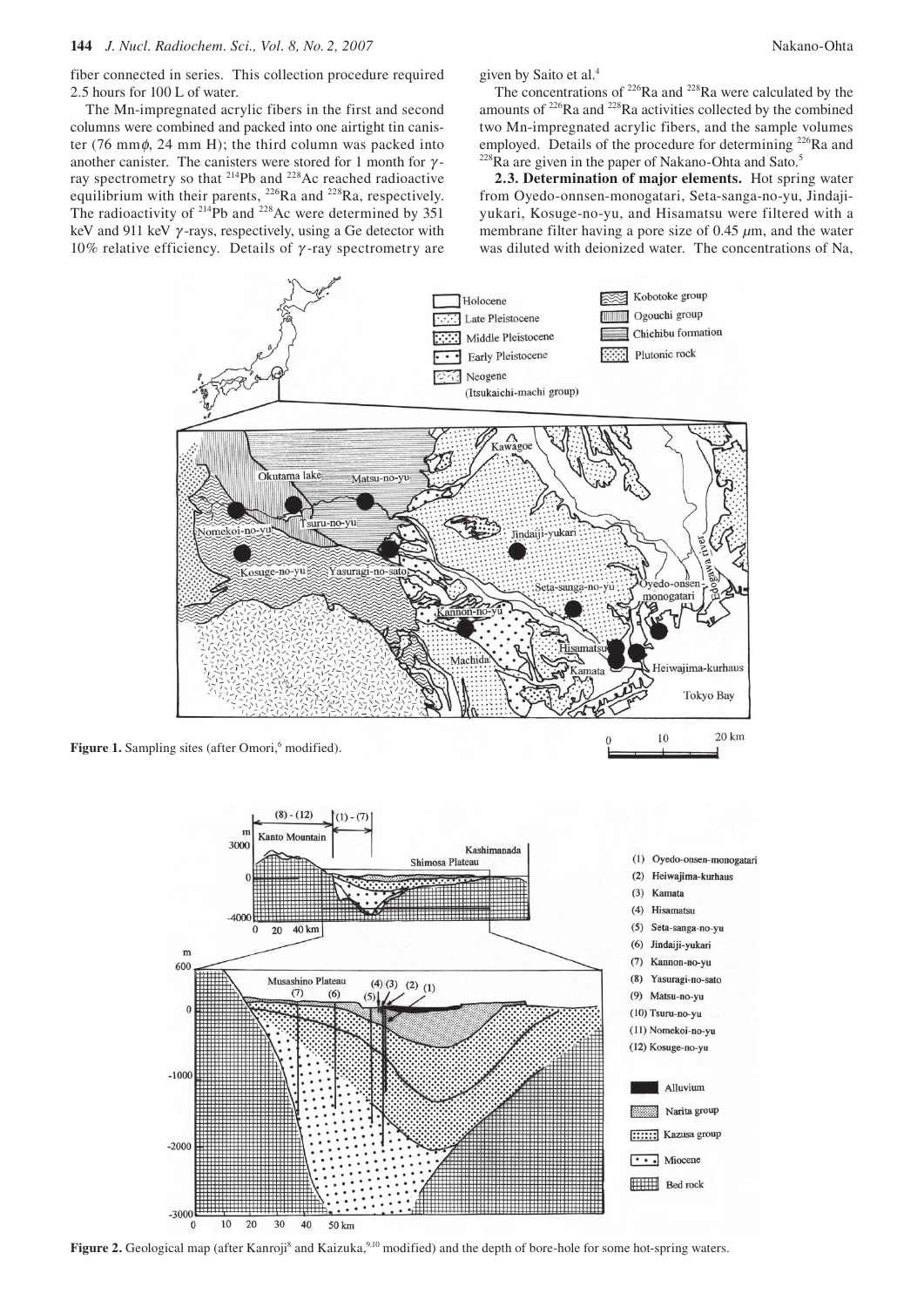Concentrations of 226Ra and 228Ra in Hot Spring Waters from Tokyo *J. Nucl. Radiochem. Sci., Vol. 8, No. 2, 2007* **145**

K, Mg, and Ca in the hot spring water were determined by ICP-AES, ICPS7500 (Shimadzu Co. Ltd.). The analytical lines used for the ICP-AES measurements were 588.995 nm for Na, 766.491 nm for K, 279.553 nm for Mg, and 393.366 nm for Ca. Alternatively, the concentration of Cl was determined by ion chromatography, IC-7000 (Yokogawa Co. Ltd.) with an Excelpak ICS-A23 anion-exchange resin column. The analytical conditions for Cl were  $3.0 \text{ mM of Na}_2\text{CO}_3$  for the eluent and 15 mM of  $H_2SO_4$  for the regenerating solution. The elution speed of the sample water was 1.0 mL min<sup>-1</sup>.

The concentrations of the major elements of hot spring water from Heiwajima-kurhaus, Kamata, Kannon-no-yu, Nomekoino-yu, Matsu-no-yu, and Tsuru-no-yu and the Si concentration were referred to the notice board of the chemical constituents for each hot spring. The chemical components were assumed constant from the day of determination of the major chemical components to our sampling day.

#### **3. Results and Discussion**

**3.1. Correlation of Ra concentration and sedimentation layer of the aquifer.** Table 1 lists the concentrations of  $226$ Ra and 228Ra in the hot spring waters classified by chemical constituent and depth of borehole. The concentrations of Ra isotopes in the hot spring waters ranged from 0.3 to 84 mBq  $L^{-1}$ for <sup>226</sup>Ra and from 0.2 to 104 mBq  $L^{-1}$  for <sup>228</sup>Ra, respectively. The average concentrations were 39 mBq L<sup>-1</sup> for <sup>226</sup>Ra and 55 mBq L<sup>-1</sup> for <sup>228</sup>Ra in the NaCl type (*n* = 5) and 0.6 mBq L<sup>-1</sup> for <sup>226</sup>Ra and 0.8 mBq L<sup>-1</sup> for <sup>228</sup>Ra in the simple alkaline type (*n* = 5). This indicated that the Ra isotope concentration in the NaCl-type hot spring was 70 times greater than that in the simple alkaline type.

Hot springs are generally classified into two groups: (1) nonvolcanic hot springs (fossil seawater or deep underground water) and (2) volcanic hot springs. The hot springs in the core metropolitan and Tama areas were reported to be non-volcanic hot springs; those in the eastern part of Yamanashi prefecture near the Okutama area were either non-volcanic or volcanic hot springs.<sup>8</sup> Figure 2 shows the geology and the depth of the bore-



Figure 3. (a) Correlations between <sup>226</sup>Ra and Cl, Na, and Ca in hot spring waters. (b) Correlations between <sup>228</sup>Ra and Cl, Na, and Ca in hot spring waters. ○: Ca-Ra, ●: Cl-Ra, and □: Na-Ra.

| Chemical character                  | Sampling date | $226$ Ra / mBq L <sup>-1*</sup> | $228$ Ra / mBq L <sup>-1*</sup> | $^{228}$ Ra / $^{226}$ Ra | Depth**/ $m$ |
|-------------------------------------|---------------|---------------------------------|---------------------------------|---------------------------|--------------|
| NaCl type                           |               |                                 |                                 |                           |              |
| Oyedo-onsen-monogatari <sup>a</sup> | Dec. 9, 2005  | $84 \pm 2$                      | $104 \pm 4$                     | $1.2 \pm 0.1$             | 1300         |
| Heiwajima-kurhaus <sup>a</sup>      | Dec. 26, 2004 | $58 \pm 2$                      | $94 \pm 4$                      | $1.9 \pm 0.1$             | 2000         |
| Kannon-no-yu $^b$                   | Apr. 3, 2005  | $43 \pm 1$                      | $73 \pm 1$                      | $1.7 \pm 0.1$             | 1500         |
| Seta-sanga-no-yu <sup>a</sup>       | Dec. 6, 2005  | $21 \pm 0.5$                    | $23 \pm 1$                      | $1.1 \pm 0.1$             | 1700         |
| Jindaiji-yukari <sup>a</sup>        | Jul. 4, 2005  | $10 \pm 0.2$                    | $12 \pm 1$                      | $1.2 \pm 0.1$             | 1500         |
| Tennyo-no-yu <sup>d</sup>           | Aug. 8, 2003  | $18 \pm 1$                      | $21 \pm 1$                      | $1.3 \pm 0.1$             | 1600         |
| Average                             |               | 39                              | 55                              | 1.4                       |              |
| $NaHCO3$ type                       |               |                                 |                                 |                           |              |
| $Kamata^a$                          | Dec. 26, 2004 | $1.2 \pm 0.2$                   | $3.0 \pm 0.4$                   | $2.5 \pm 0.5$             | 100          |
| Hisamatsu <sup><math>a</math></sup> | Jul. 2, 2005  | $0.49 \pm 0.09$                 | $0.73 \pm 0.20$                 | $1.5 \pm 0.5$             | 60           |
| Average                             |               | 0.85                            | 1.9                             | 2.0                       |              |
| Simple alkaline type                |               |                                 |                                 |                           |              |
| Nomekoi-no-yu $^c$                  | May 14, 2003  | $0.30 \pm 0.08$                 | $0.24 \pm 0.04$                 | $0.8 \pm 0.3$             | 1300-1500    |
| Tsuru-no-yu $^c$                    | May 20, 2003  | $0.94 \pm 0.26$                 | $0.63 \pm 0.04$                 | $0.7 \pm 0.2$             | 300          |
| Matsu-no-yu $^c$                    | May 14, 2003  | $0.66 \pm 0.08$                 | $1.1 \pm 0.11$                  | $1.7 \pm 0.3$             | 30           |
| Kosuge-no-yu $\epsilon$             | Jul. 12, 2005 | $0.43 \pm 0.10$                 | $0.62 \pm 0.15$                 | $1.4 \pm 0.5$             | 1500         |
| Yasuragi-no-sato $c$                | May 10, 2005  | $0.62 \pm 0.06$                 | $1.2 \pm 0.2$                   | $1.9 \pm 0.2$             | 1300-1500    |
| Average                             |               | 0.6                             | 0.8                             | 1.3                       |              |

**TABLE 1: Concentrations of 226Ra and 228Ra, and 228Ra/226Ra activity ratio in hot spring waters from Tokyo area**

\*Errors represent the counting statistics.

\*\*The depth of bore-hole of hot-spring.

*a* Metropolitan area. *<sup>b</sup>* Tama area. *<sup>c</sup>* Okutama area. *<sup>d</sup>* Yamanashi Pref.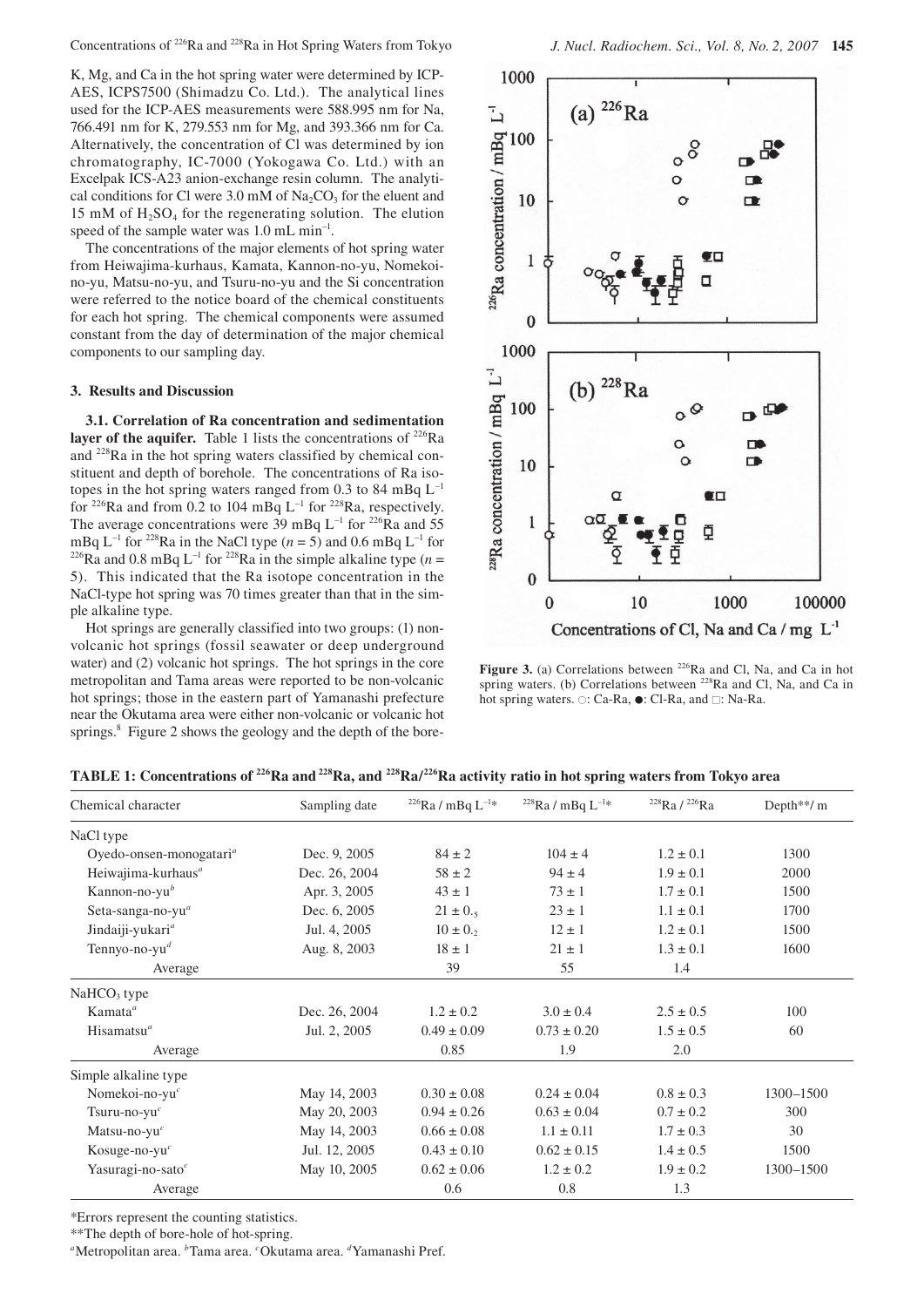

**Figure 4.** Correlation between <sup>226</sup>Ra and <sup>228</sup>Ra, and Cl, Na, Ca, K, and Mg in hot spring waters.  $\bullet$ : NaCl type,  $\blacksquare$ : NaHCO<sub>3</sub> type, and ○: Simple alkaline type.

holes of the hot springs at Kanroji<sup>8</sup> and Kaizuka.<sup>9,10</sup> The Kazusa and Miocene formations are relevant sedimentation layers for Oyedo-onsen-monogatari, Heiwajima-Kurhaus, Setasanga-no-yu, Jindaiji-yukari, and Kannon-no-yu whereas the Shimanto and Chichibu formations are relevant for Nomekoino-yu, Tsuru-no-yu, Matsu-no-yu, Kosuge-no-yu, and Yasuragi-no-yu.7–14 The chemical characteristics of the Kazusa and Miocene formations are the NaCl type whereas the Shimanto and Chichibu formations are the simple alkaline type, indicating that different concentrations of Ra isotopes exist in the different aquifers from which the hot spring water is welled up. Seki et al.<sup>15</sup> reported that the chemical characteristics of well water from depths of 700–2000 m in the eastern Kanto plain of Japan were classified according to the surrounding geology as follows. (1) The hot spring waters from the Kanto plain were of the NaCl type, and consisted of fossil seawater. (2) Those from the marginal mountainous area were of

the alkaline type with a low concentration of  $NAHCO<sub>3</sub>$ , which might consist of meteoric water reacting with silicic igneous rocks. (3) Moderate alkaline concentration Na/Ca-SO<sub>4</sub> type mostly from the Kinugawa graben, which might consist mainly of meteoric water reacting with pre-Tertiary sedimentary rocks and Tertiary volcaniclastic rocks. The hot springs studied in the present work and observed by Seki et al.<sup>15</sup> were collected from the coastal area of the Pacific Ocean to the mountainous area of the central part of the Kanto plain. The area we studied is located in the western part of the Kanto plain, while the eastern part of the area was observed by Seki et al.<sup>15</sup> The chemical characteristics of the presently observed hot springs were similar to those that appeared in the literature:<sup>15</sup> a high concentration of chemical components with the NaCl type from the Kanto plain area and a low concentration of components with the alkaline type from the Kanto mountainous area. If the concentration of Ra isotopes in hot spring water depends on the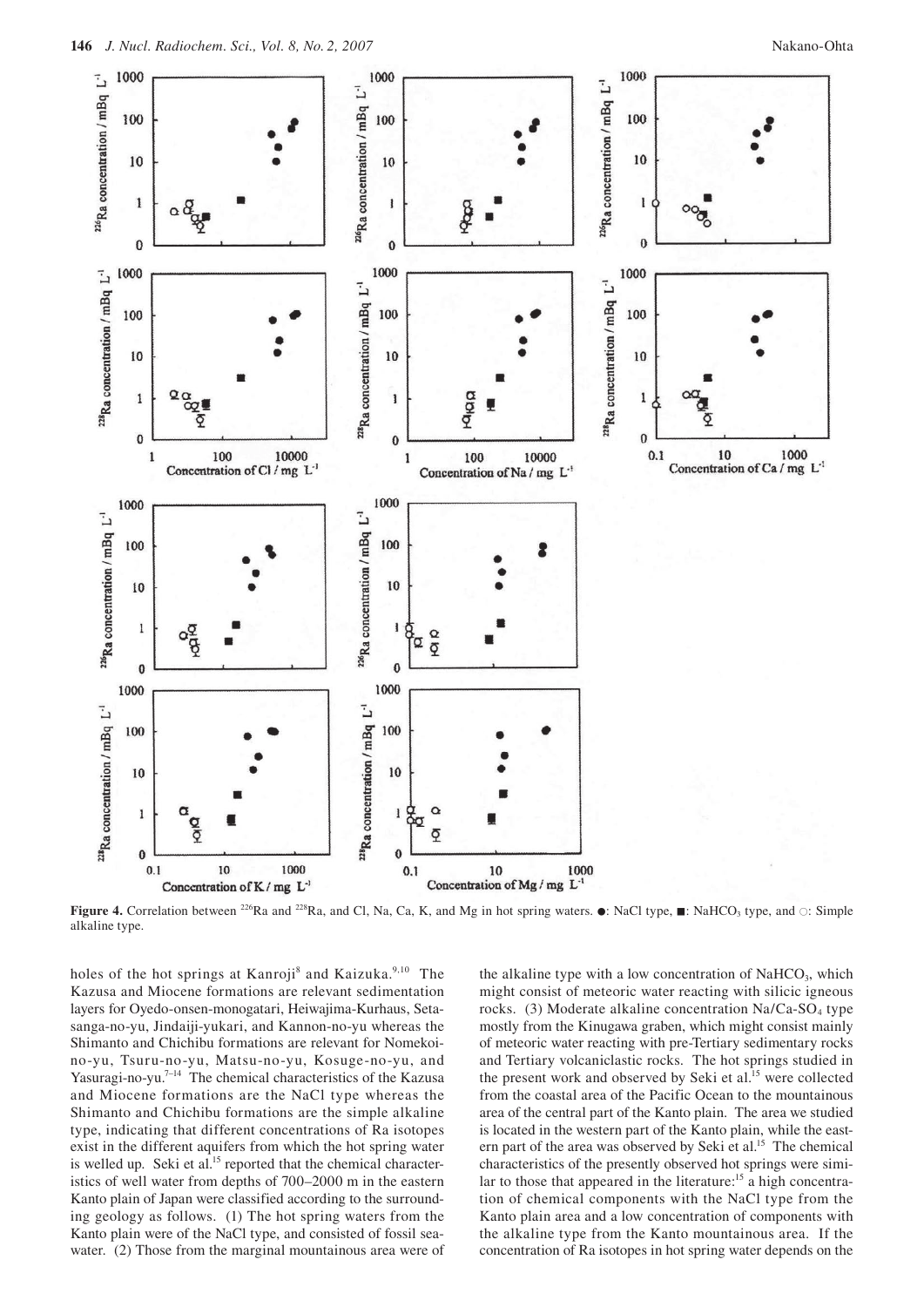1000



**Figure 5.** (a) Relation between <sup>226</sup>Ra/Na and <sup>226</sup>Ra/Cl in hot spring waters. (b) Relation between <sup>226</sup>Ra/Na and <sup>226</sup>Ra/Cl in hot spring waters. (c) Relation between 1/Na and 1/Cl in hot spring waters.  $\bullet$ : NaCl type,  $\bullet$ : NaHCO<sub>3</sub> type,  $\circ$ : Simple alkaline type,  $\circ$ : seawater, and ×: sedimentary rock.

sedimentation layer, the hot spring water from the Kazusa group and the Narita group in the Kanto plain may contain a high level of Ra isotopes, as observed in the present study. The concentrations of Ra isotopes in three areas of underground water in Mobara, Chiba prefecture, in the eastern part of the Kanto plain along the coast of the Pacific Ocean were measured to be as high as those in the core metropolitan area. Details concerning the Mobara observation will be given elsewhere.

**3.2. Correlation of Ra concentration and chemical con**stituents. The concentrations of  $226Ra$  and  $228Ra$  in hot spring waters increased with an increase in the concentrations of Cl, Na, and Ca, as shown in Figure 3. Figure 4 shows the correlations between the observed concentrations of 226Ra and 228Ra, and among Na, K, Ca, Mg, and Cl. The concentrations of the Ra isotopes for the NaCl type increased with an increase in the concentrations of K, Mg, Na, Ca, and Cl, while those for the simple alkaline type increased with an increase in the Na concentration, but decreased with an increase in the concentrations of K, Mg, Ca, and Cl.

Figures 5(a) and 5(b) show the correlations of the ratios of  $[{}^{226}Ra/Na]$  and  $[{}^{226}Ra/Cl]$ , and  $[{}^{228}Ra/Na]$  and  $[{}^{228}Ra/Cl]$  for the NaCl type, simple alkaline type, NaHCO<sub>3</sub> type, seawater, and

sedimentary rock, respectively. Figure 5(c) shows the correlation of the ratios of [1/Na] with [1/Cl]. A good correlation between [1/Na] and [1/Cl] was observed for the NaCl-type hot spring. The concentrations of  $226$ Ra and  $228$ Ra in surface seawater from Tokyo Bay in the Pacific Ocean ranged from 1.1 to 1.9 mBq  $L^{-1}$  for <sup>226</sup>Ra and from 0.9 to 1.4 mBq  $L^{-1}$  for <sup>228</sup>Ra, respectively.<sup>16</sup> Although the concentrations of  $226Ra$  and  $228Ra$ in the surface seawater in the Pacific Ocean are higher than those just offshore,<sup>17</sup> those in the surface seawater of Tokyo Bay are on the order of 1 mBq  $L^{-1.16,17}$  The ratios of concentration of surface seawater were  $1 \times 10^{-4}$  and  $0.7 \times 10^{-4}$  for  $[^{226}Ra/\text{Na}]$ and  $[^{226}Ra/C]$ , and  $1 \times 10^{-4}$  and  $0.7 \times 10^{-4}$  for  $[^{228}Ra/Na]$  and [<sup>228</sup>Ra/Cl], respectively. The ratios of concentration of [Ra/Na] and [Ra/Cl] for seawater are also plotted in Figures 5(a) and  $5(b)$  with an open square. The average concentrations of <sup>226</sup>Ra and <sup>228</sup>Ra in sedimentary rock,<sup>18</sup> which may be the relevant rock in the aquifer for Nomekoi-no-yu, Matsu-no-yu, Tsuru-noyu, and Kosuge-no-yu, were 36 mBq  $g^{-1}$  and 50 mBq  $g^{-1}$ , respectively. The ratios of concentration of sedimentary rock were  $1 \times 10^{-3}$  for  $\int^{226}$ Ra /Na],  $1 \times 10^{-4}$  for  $\int^{226}$ Ra /Cl],  $2 \times 10^{-3}$ for  $\lceil^{228}Ra/Na\rceil$ , and  $2 \times 10^{-4}$  for  $\lceil^{228}Ra/Cl\rceil$  as shown in Figure 5(a).

The ratios of concentration of  $\int^{226}Ra/Na$  and  $\int^{226}Ra/Cll$  and